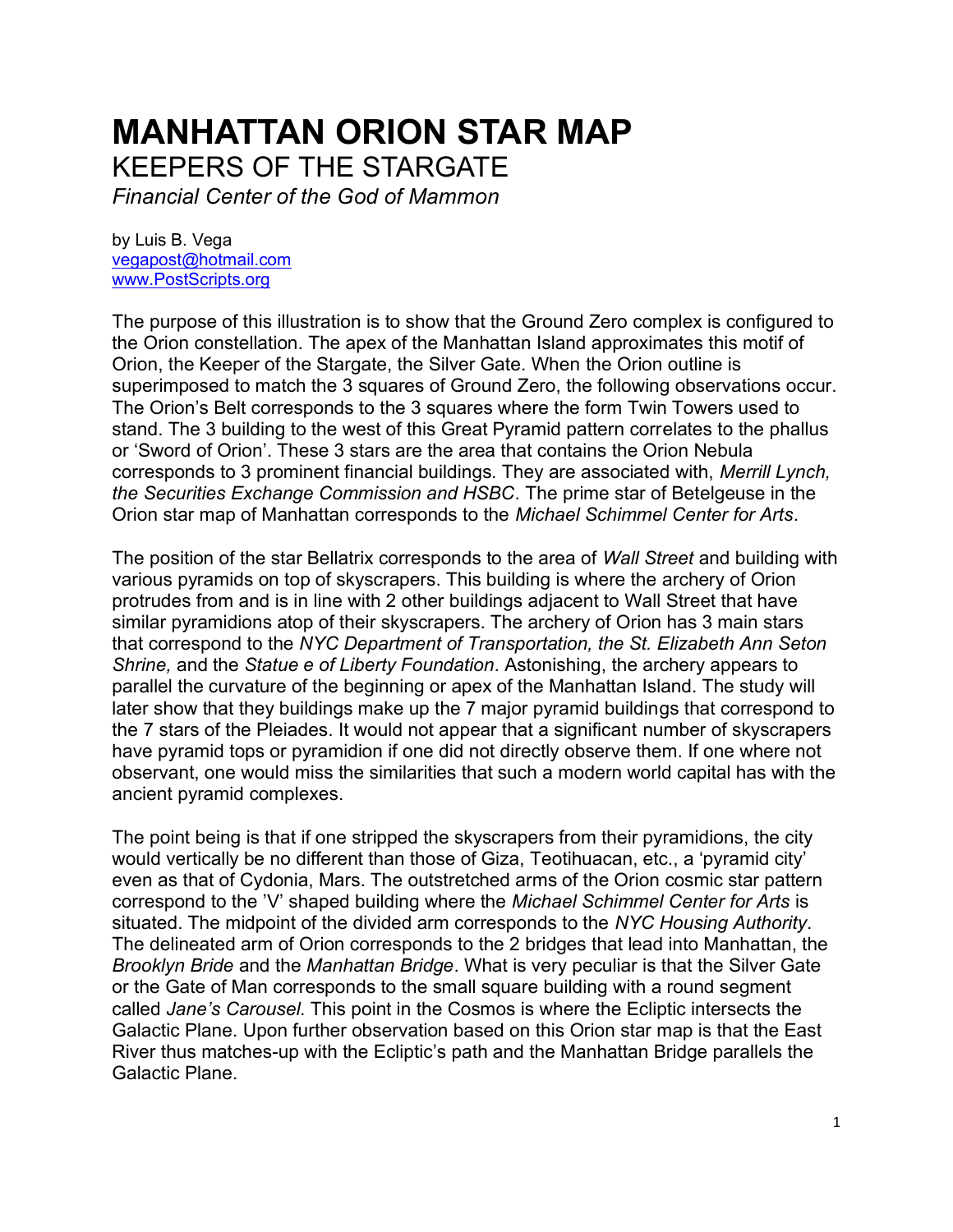It is also interesting that the owner of the former win Towers was named Silverstein. Could this be a coincidental inference to a type of 'Orion' as the keeper of the Silver Gate? As it has been shown, the Ground Zero 3 squares approximate the 3 pyramids of Giza and Orion. In this rendition of the study and illustration, the depiction is reversed where the Freedom Tower that is normally corresponding to the Great Pyramid is actually matched with the smallest pyramid, Mintaka. In this rendition, the Giza Plateau complex provides the outline for where the Sphinx and the Osireion are corresponding from Ground Zero. Using this Giza Pyramid and Sphinx template, the 'Sphinx' sits in front of the Millennium Hilton hotel.

This is the associated and inferred 'Monolith' and is the suggested 'Stargate' ascribed to the entire motif of Orion's cosmic pattern. This study is not literally insinuating that this building is where people teleport but that based on the cosmology of the outlining patter of Orion and the Great Pyramids of Giza, this structure correlates to a celestial Stargate that perhaps in some way or fashion does facilitated the inter-dimensional transit of beings, at least in a metaphorical if not metaphysical way perhaps. The next observation is related to the association between Wall Street and Ground Zero in terms of numerology as depicted in their distances and measurements.

These measurements are an approximation taken from GoogleEarth coordinates. From the Grand Masonic Lodge in mid-Manhattan to the Freedom Tower is approximately 2.33 miles. This could possibly have overtones to the Luciferian number of 322 Skull and Bones. The Lodge is in a direct ley-line to Wall Street and at 2.32 nautical miles, yet another 322 combination. From the Stock Exchange to the 1st square where the South Tower used to stand, there is approximately 16166.66 inches. From the Stock exchange to the 2nd square or where the North Tower used to stand there is the following distances. Note the amazing occultic and Luciferian overtones.

## *.33 nautical miles 666 yards 2001 feet (Was this the encrypted coefficient of the year when the Towers would fall?) 19.73 arcseconds*

It is very interesting that the 19.73 number value perhaps corresponds to the year 1973 when the Twin Towers opened, they were started in 1966 which makes the duration a span of 7 years. From the Stock Exchange to the Freedom Tower is .44 miles. Could it be that the number is signifying the 44th President of the US and the completion of the office of the Presidency? It was the U.S. President Obama, the 44th President that helped inaugurate a beam that was an encrypted capstone to compete the 1776 feet tower of defiance, much like it was with the Tower of Bebel and Nimrod, son of Cush, grandson of Ham and great-grandson of Noah. It was at that time that he wrote on the beam the words as follows. *'We remember, We rebuild, We come back stronger!' As* a descendant of the Ham this is exactly what Nimrod perhaps stated against YHVH for having halted his 'freedom tower'.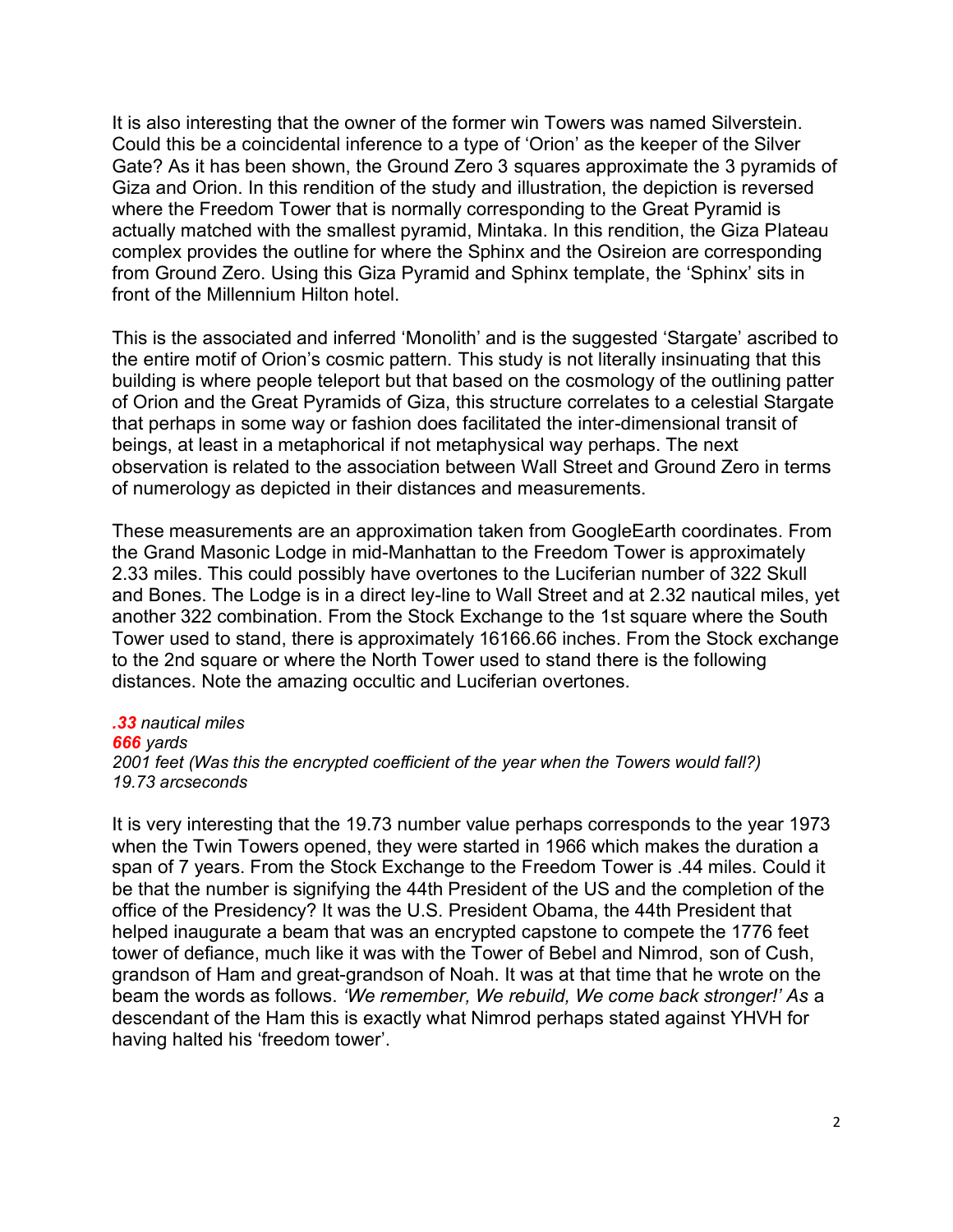It is rather interesting that in front of the NYC Stock Exchange, the very Temple of Mammon of these Luciferians is that there is an apparent replica of the Tower of Babel. It is a modern-day pyramid of 5 levels that match the Temple of Marduk in Babylon. The only difference is that the modern stricter is elongated as to not be that obvious of a match. Many would suppose that pyramid and ziggurats were only built by the ancient civilizations. This is not the case, such structures have continued to be built and by the same people that are behind the financial, political, and religious monopolies of the world. They are in the same bloodline of vampires and conspirators that like octopuses and spiders suck the blood and life of its victims, caught in their web of deceit. In essence the Wall Street financial center to include the Ground Zero complex of New York City is really and literally a rebuilt Babylon along with its ziggurats of financial centers dedicated to the god of Mammon, Lucifer.

This is one example of how the cadres of Luciferians today as in ancient times are given charge of the Mammon of the world to enslave the control the masses with. Such Money Changers conspire through usury and thievery as they have conspired with Lucifer to defraud the people. These are the very ones that conspired against the prophet Daniel in Babylon to accuse him with their laws. They are the same that conspired against Mordechai and Ester in Persia to slaughter YHVH's People. They are the conspirators that like Herod, they sought to kill Jesus and prevent him from being born. These are the same usurpers that controlled the Sanhedrin in the time of Jesus and the financial 'stock exchange' of the Temple Mount which they made it a den of thievery. Such have repeatedly been caught numerous times defrauding many and only getting Obama bailouts and minimal fines.

The Bible records the event in which Jesus whipped the Money Changers from His House and in a greater way, will again but this time of the whole world at Jesus' 2<sup>nd</sup> coming. As it has been noted, the Ground Zero complex appears to correlate to the Orion's Belt star cluster. The previous Twin Tower stood where currently there is only the outline of the former buildings that were taken down in a Kabbalistic sacrificial rite. The illustration will also suggest some approximate measurements form the complex using GoogleEarth coordinates. Thus if the Ground Zero complex is mirrored to Orion, then a motif representing the Silver Gate should be present., which is the case. To the east of the complex is a black monolith-looking skyscraper. This study suggests that it is a monolith that suggests a Stargate.

The 3 Towers that were taken down by the Luciferian Money Changers 'morphed' into the 1 tower. This new so-called Freedom Tower is 1776 feet tall with the spiral extension. In essence this modern day 'Tower of Babel' is an encrypted pattern of the Great Pyramid of Giza. These 3 pyramids are also corresponding to the 3 stars of Orion's Belt. The Freedom Tower thus corresponds to the year 5776 as the Great Pyramid is 5776 inches with the capstone. Ironically is 5776, which is 2016 primarily the year America loses its Freedom? The Freedom Tower is in essence an elongated tetrahedron. This design has incorporates the Luciferian mantra of *'As Above, So Below'*.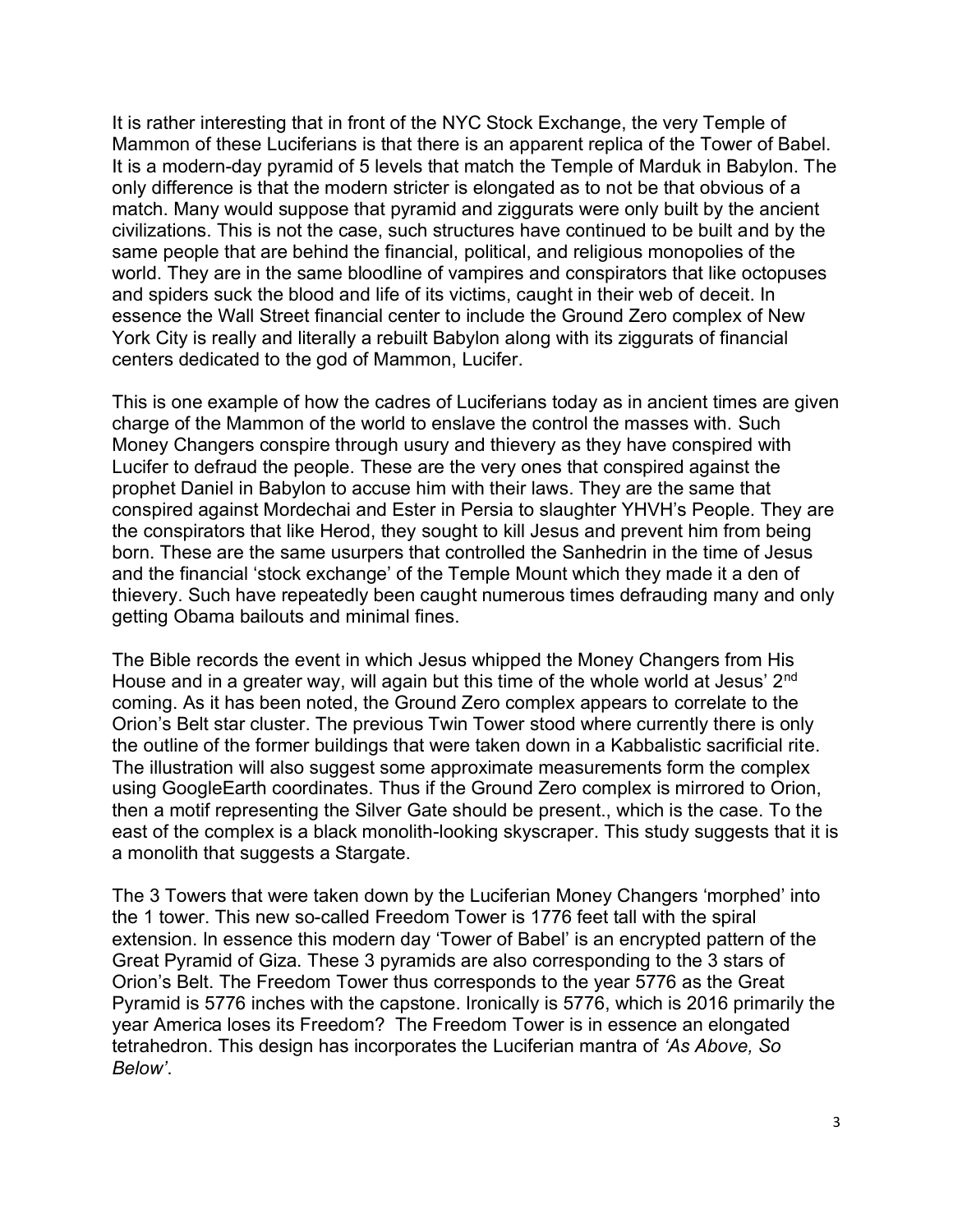At the center position the new Tower incorporates a double square formation. This is the Masonic signature of a double cross or not 'being square' in terms of honesty. The 2 remaining outlines of the Twin Towers have now become the signatures of the Luciferian Snake Eyes. The term derives its connotation from the 'snake' that is associated with its treachery and betrayal. The Luciferians are publically but occultically broadcasting openly that they are the ones that have conspired and betrayed the nation and its people. It is for these and many more crimes against Humanity that Jesus will come back to whip the Money changers out of His House of Prayer. Jesus at His return will execute judgment on this Cabal that has conspired to be in league with Lucifer's plan to destroy and/or distort the human race.

Perhaps one illustration that might have a clue as to when is to happen completed is to associate 7 key pyramids atop skyscrapers in the heart of the Wall Street financial center. This area is adjacent Ground Zero where the Orion star map is speculated to be correlating to the 3 squares that formally made-up the Twin Towers. Out of the 100s of skyscrapers in Manhattan, it appears in Lower Manhattan there are 7 that are very prominent. Out of the 7 total, 3 are in a row next to the NYC Stock Exchange. The other 3 are encompassing Ground Zero and the last one is a bit far out of the area next to Foley Square but more precisely the building that houses the combined office of the U.S. Justice Department and the U.S. 2nd Court of Appeals.

The alignment approximates the Pleiades star cluster with the 7 corresponding stars. Thus, this study suggests that the 7 pyramidions on top of the 7 buildings correspond to the 7 stars of the Pleiades. As noted in prior studies, the Pleiades motif is often fused or incorporated with the Orion motif and in many cases, both are seen and configured in the same general area, if at least encrypted. In essence the Luciferians 'Builders' who have conspired to such a depiction are fusing the cosmic male sexual energies of Orion with that of the cosmic female energies of the Pleiades. The Pleiades speaks of the 7 dispensation of time as in how the former Twin Towers took 7 years to complete for example.

Does this prophetic arrangement signify perhaps as to how long the U.S. financial might will last, a possible duration of 7 stages? And how close is it to having this time completed prophetically perhaps? Is the Freedom Tower any indication with its 1776' measurement? Realize also that America has begun its  $7<sup>th</sup>$  cycle of 40 years since 1776. (6 cycles x 40 years = 280 years + 1776 = 2016) Is this an encryption of the Luciferian reverse Seal of the U.S. in that it was in 1776 and subsequently in 5776, the year that the Masonic 'Tower of Babel' is to be completed metaphorically? Does this signal the year the Luciferian New World Order is to be start? Does America have 40 more years to go as a Superpower?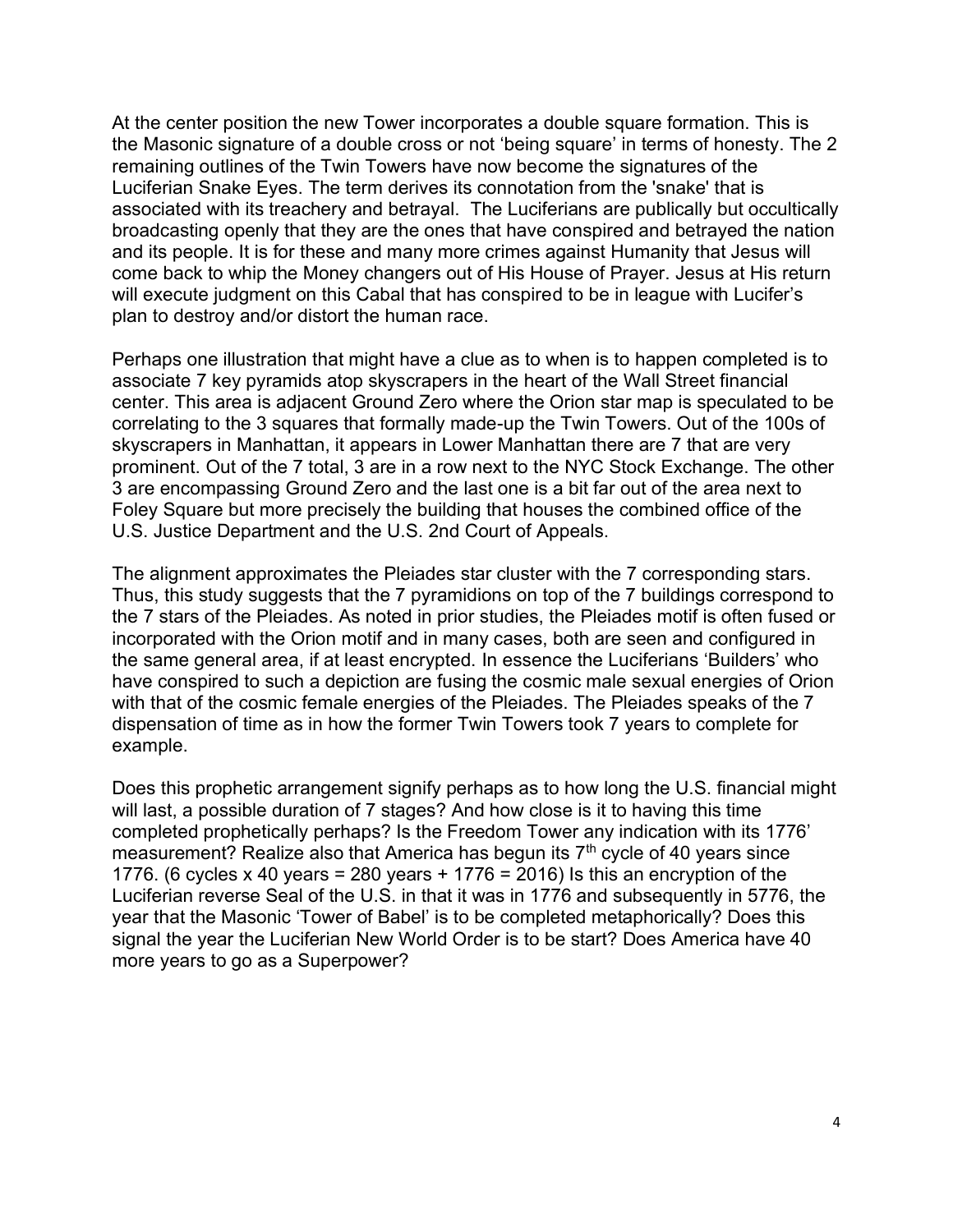## **Wall Street Temples of Mammon**

In ancient times, the Luciferians built their pyramids aligned to the stars based on certain constellations of importance. Some aspects of the alignments followed sacred Earth energy ley-lines to influence political and/or financial gain and power over the masses. It is no different today expect the 'Builders' place their temples and pyramids atop skyscrapers. What this study suggests is that he financial center of the world has incorporated the Great Pyramid of Giza pyramid alignment surrounded by a Babylonian styled ziggurat as well.

The degree of inclination from north is at a 33-degree heading. In essence, the economy, religion, and political framework of the spirit of Babylon and Egypt is alive and well in the America, for the time being. Based on the Sabbatical cycle of this American New World Order Phoenix, the cabal of Money Changers are about to find a host to suck the life blood out of their next victims, thus the need for a New World Order. The classic Orion 3 pyramid alignment is modeled after the Giza pyramids in Egypt. It is very ancient and is replicated all over the world because of its celestial star alignment to the constellation of Orion. What this study suggests is that the pyramids of Wall Street also depict a color type corresponding to the heavenly bodies; the Sun with gold coloring, the Moon with silver coloring and the Stars with a black coloring.

This Black Pyramid has the possible connotations then of a 'black star' or Death Star perhaps out there in Space. This 3 Orion star motif is seen most notably in such temple centers as Teotihuacan and the Temple Mount of Jerusalem. The center pyramid corresponds to the silver color and the star in Orion of Bellatrix. The distance from the Black Pyramid to the center Silver Pyramid is very telling. In terms of distance there are obvious Luciferian numerical signatures and that of 9-11 apparently. The following is the distance between the large Black Pyramid skyscraper to the middle Silver Pyramid skyscraper and their apparent color coordinating inferences.

*555 ft 6666 in .9 nautical miles .11 miles* 

*Mintaka Alnilam Alnitak*

*Gold Pyramid: Sun Silver Pyramid: Moon Black Pyramid: Stars*

Based on this Manhattan Orion star map apparent configuration, this study suggests that on 9-11 there had to be 3 buildings of the World Trade Center that had to be imploded because they had correlate to the 3 stars of the Belt of Orion. Even though there were 2 planes, 3 buildings had to come down on this particular date. Why this is significant prophetically is that as some speculate that the Throne of YHVH is situated in this area of Orion in the Cosmos, or at least it is accessed through there perhaps, the Luciferians basically simulated an all-out frontal attack on its reflective pattern on Earth. If this assertion is perhaps plausible it would also make sense of when it was conspired.